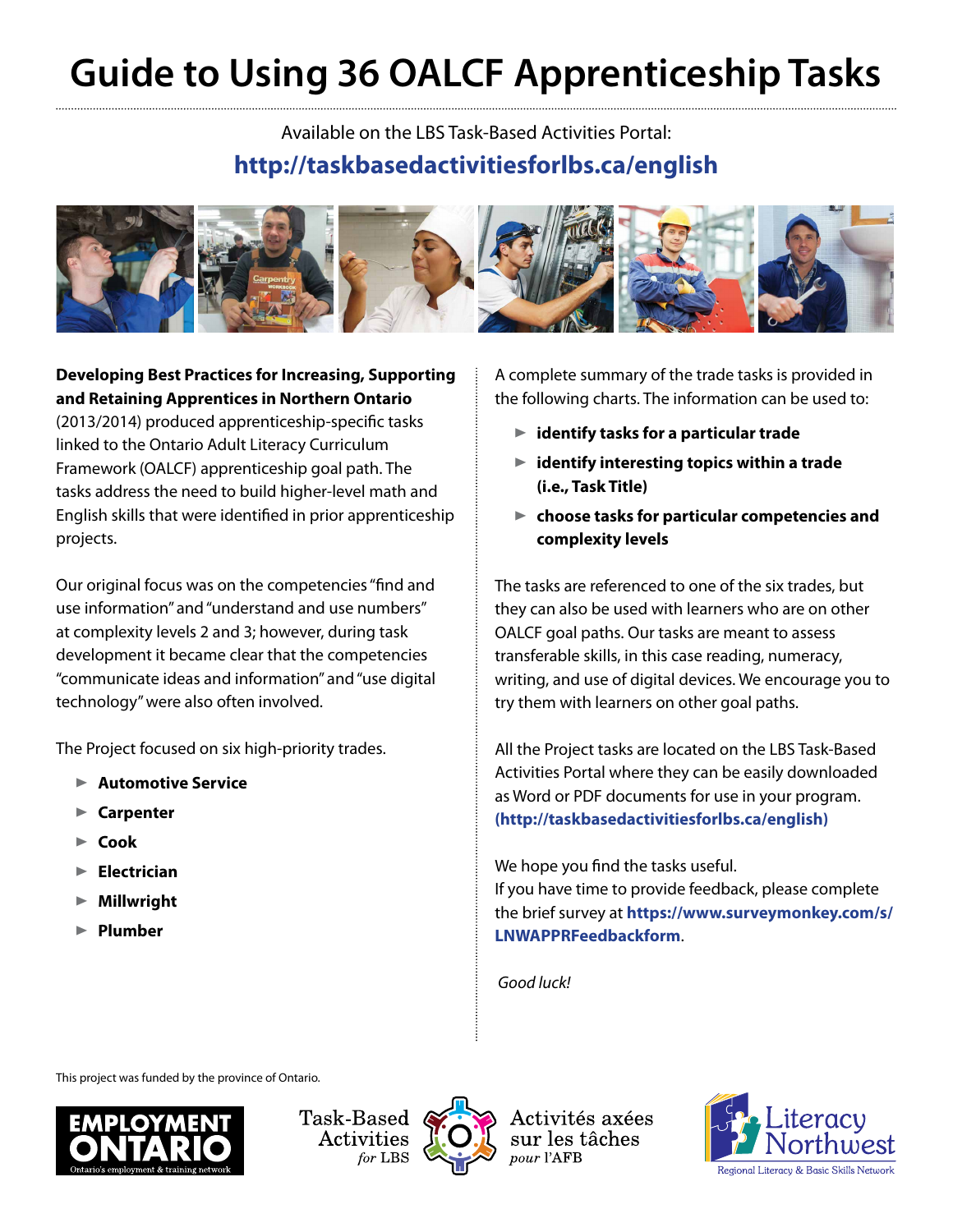| <b>Automotive Service</b>                    |                     |                            | <b>OALCF Reference</b>                    |      |    |           |                  |                                                    |           |                |                                             |                                         |                |                                             |  |
|----------------------------------------------|---------------------|----------------------------|-------------------------------------------|------|----|-----------|------------------|----------------------------------------------------|-----------|----------------|---------------------------------------------|-----------------------------------------|----------------|---------------------------------------------|--|
|                                              |                     |                            | <b>Find and Use</b><br><b>Information</b> |      |    |           |                  | <b>Communicate Ideas and</b><br><b>Information</b> |           |                | <b>Understand and Use</b><br><b>Numbers</b> | <b>Use Digital</b><br><b>Technology</b> |                |                                             |  |
| <b>Task Sets</b>                             | Sub<br><b>Tasks</b> | <b>Complexity</b><br>Level | <b>A1</b>                                 | A2   | A3 | <b>B1</b> | <b>B2</b>        | <b>B3</b>                                          | <b>B4</b> | C <sub>1</sub> | C <sub>2</sub>                              | C <sub>3</sub>                          | C <sub>4</sub> | <b>Task Groups</b><br><b>Not Applicable</b> |  |
|                                              |                     | 1                          |                                           |      |    |           |                  |                                                    |           |                |                                             |                                         |                |                                             |  |
| Road Safety Recall<br>Database               | 4                   | $\overline{2}$             |                                           | A2.2 |    |           |                  |                                                    |           |                |                                             |                                         |                | D <sub>2</sub>                              |  |
|                                              |                     | 3                          |                                           |      |    |           | B <sub>2.3</sub> |                                                    |           |                |                                             |                                         |                |                                             |  |
| <b>Technical Service</b><br><b>Bulletins</b> | $\overline{4}$      | $\mathbf{1}$               | A1.1                                      |      |    |           |                  |                                                    |           |                |                                             |                                         |                |                                             |  |
|                                              |                     | $\overline{2}$             |                                           | A2.2 |    |           | B <sub>2.2</sub> |                                                    |           |                |                                             |                                         |                | D <sub>2</sub>                              |  |
|                                              |                     | 3                          |                                           |      |    |           | B <sub>2.3</sub> |                                                    |           |                |                                             |                                         |                |                                             |  |
|                                              |                     | $\mathbf{1}$               | A1.1                                      |      |    |           |                  |                                                    |           |                |                                             |                                         |                |                                             |  |
| Vehicle Maintenance<br>Schedule              | 5                   | $\overline{2}$             |                                           | A2.2 |    |           | B <sub>2.2</sub> |                                                    |           |                |                                             |                                         |                | D <sub>2</sub>                              |  |
|                                              |                     | 3                          |                                           |      |    |           |                  |                                                    |           |                |                                             |                                         |                |                                             |  |
|                                              |                     | 1                          |                                           | A2.1 |    |           |                  |                                                    |           | C1.1           |                                             |                                         |                |                                             |  |
| Automotive Repair<br>Invoice                 | 8                   | $\overline{2}$             |                                           | A2.2 |    |           |                  |                                                    |           | C1.2           |                                             |                                         |                |                                             |  |
|                                              |                     | 3                          |                                           |      |    |           |                  |                                                    |           |                |                                             |                                         |                |                                             |  |
|                                              |                     | 1                          |                                           |      |    |           |                  | <b>B3.1a</b>                                       |           |                |                                             |                                         |                |                                             |  |
| <b>Automotive Vehicle</b>                    | 4                   | $\overline{2}$             |                                           | A2.2 |    |           |                  | <b>B3.2a</b>                                       |           |                |                                             |                                         |                |                                             |  |
| Inspection                                   |                     | 3                          |                                           |      |    |           |                  |                                                    |           |                |                                             |                                         |                |                                             |  |

|                                                  |                     |                            | <b>OALCF Reference</b> |                                           |    |           |                                                    |           |           |                |                                             |                                         |                |                                             |  |
|--------------------------------------------------|---------------------|----------------------------|------------------------|-------------------------------------------|----|-----------|----------------------------------------------------|-----------|-----------|----------------|---------------------------------------------|-----------------------------------------|----------------|---------------------------------------------|--|
|                                                  | <b>Carpenter</b>    |                            |                        | <b>Find and Use</b><br><b>Information</b> |    |           | <b>Communicate Ideas and</b><br><b>Information</b> |           |           |                | <b>Understand and Use</b><br><b>Numbers</b> | <b>Use Digital</b><br><b>Technology</b> |                |                                             |  |
| <b>Task Sets</b>                                 | Sub<br><b>Tasks</b> | <b>Complexity</b><br>Level | <b>A1</b>              | A2                                        | A3 | <b>B1</b> | <b>B2</b>                                          | <b>B3</b> | <b>B4</b> | C <sub>1</sub> | C <sub>2</sub>                              | C <sub>3</sub>                          | C <sub>4</sub> | <b>Task Groups</b><br><b>Not Applicable</b> |  |
|                                                  |                     | $\mathbf{1}$               |                        | A2.1                                      |    |           |                                                    |           |           |                |                                             |                                         | C4.1           |                                             |  |
| <b>Calculate Volumes of</b><br>Concrete Required | $\overline{4}$      | $\overline{2}$             |                        |                                           |    |           |                                                    |           |           |                |                                             |                                         |                | D <sub>2</sub>                              |  |
|                                                  |                     | $\overline{3}$             |                        |                                           |    |           |                                                    |           |           |                |                                             | C3.3                                    |                |                                             |  |
| <b>Interpret Blueprints</b>                      |                     | $\mathbf{1}$               |                        |                                           |    |           |                                                    |           |           |                |                                             |                                         |                |                                             |  |
|                                                  | 4                   | $\overline{2}$             | A1.2                   | A2.2                                      |    |           | B <sub>2.2</sub>                                   |           |           |                |                                             |                                         |                |                                             |  |
|                                                  |                     | 3                          |                        | A2.3                                      |    |           |                                                    |           |           |                |                                             |                                         |                |                                             |  |
|                                                  |                     | $\mathbf{1}$               | A1.2                   | A2.1                                      |    |           |                                                    |           |           |                |                                             |                                         |                |                                             |  |
| <b>Calculate Angles</b>                          | 3                   | $\overline{2}$             |                        | A2.2                                      |    |           |                                                    |           |           | C1.2           |                                             |                                         |                | D <sub>2</sub>                              |  |
|                                                  |                     | 3                          |                        |                                           |    |           |                                                    |           |           |                |                                             | C3.3                                    |                |                                             |  |
|                                                  |                     | $\mathbf{1}$               | A1.1                   |                                           |    |           | B <sub>2.1</sub>                                   |           |           |                |                                             | C <sub>3.1</sub>                        |                |                                             |  |
| <b>Reading Blueprint</b><br><b>Notes</b>         | 6                   | 2                          | A1.2                   | A2.2                                      |    |           | B <sub>2.2</sub>                                   |           |           |                |                                             |                                         |                |                                             |  |
|                                                  |                     | 3                          |                        | A2.3                                      |    |           |                                                    |           |           |                |                                             |                                         |                |                                             |  |
|                                                  |                     | $\mathbf{1}$               |                        | A2.1                                      |    |           |                                                    |           |           |                |                                             |                                         |                |                                             |  |
| Working with<br>Concrete                         | 3                   | $\overline{2}$             |                        | A2.2                                      |    |           |                                                    |           |           |                |                                             | C3.2                                    |                | D <sub>2</sub>                              |  |
|                                                  |                     | 3                          |                        |                                           |    |           |                                                    |           |           |                |                                             | C3.3                                    |                |                                             |  |
|                                                  |                     | $\mathbf{1}$               | A1.1                   |                                           |    |           | B <sub>2.1</sub>                                   |           |           |                |                                             |                                         |                | D <sub>1</sub>                              |  |
| Preparations before<br><b>Pouring Concrete</b>   | 3                   | $\overline{2}$             | A1.2                   | A2.2                                      |    |           | B <sub>2.2</sub>                                   |           |           |                |                                             |                                         |                | D <sub>2</sub>                              |  |
|                                                  |                     | 3                          |                        |                                           |    |           |                                                    |           |           |                |                                             | C3.3                                    |                |                                             |  |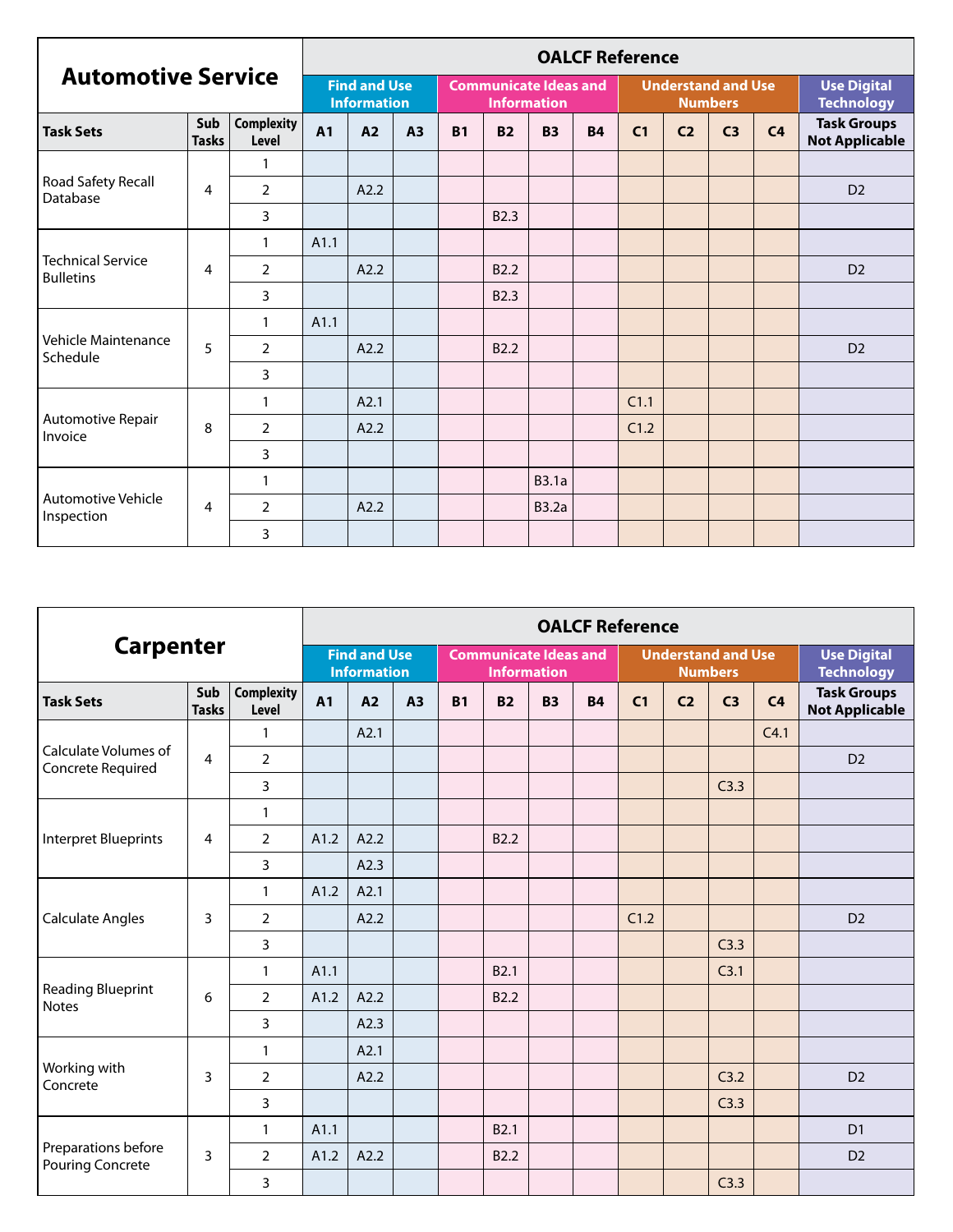|                                             |                     |                            | <b>OALCF Reference</b>                    |      |                |           |           |                                                    |           |                |                                             |                                         |                |                                             |  |
|---------------------------------------------|---------------------|----------------------------|-------------------------------------------|------|----------------|-----------|-----------|----------------------------------------------------|-----------|----------------|---------------------------------------------|-----------------------------------------|----------------|---------------------------------------------|--|
| <b>Cook</b>                                 |                     |                            | <b>Find and Use</b><br><b>Information</b> |      |                |           |           | <b>Communicate Ideas and</b><br><b>Information</b> |           |                | <b>Understand and Use</b><br><b>Numbers</b> | <b>Use Digital</b><br><b>Technology</b> |                |                                             |  |
| <b>Task Sets</b>                            | Sub<br><b>Tasks</b> | <b>Complexity</b><br>Level | <b>A1</b>                                 | A2   | A <sub>3</sub> | <b>B1</b> | <b>B2</b> | <b>B3</b>                                          | <b>B4</b> | C <sub>1</sub> | C <sub>2</sub>                              | C <sub>3</sub>                          | C <sub>4</sub> | <b>Task Groups</b><br><b>Not Applicable</b> |  |
| Understanding and                           |                     | 1                          | A1.1                                      |      |                |           |           |                                                    |           |                | C <sub>2.1</sub>                            |                                         |                |                                             |  |
| <b>Using Baked Ziti</b>                     | 5                   | $\overline{2}$             |                                           | A2.2 |                |           |           |                                                    |           |                |                                             | C3.2                                    |                |                                             |  |
| Recipe                                      |                     | 3                          |                                           |      |                |           |           | <b>B3.2b</b>                                       |           |                |                                             |                                         |                |                                             |  |
|                                             |                     | $\mathbf{1}$               |                                           | A2.1 |                |           |           |                                                    |           | C1.2           |                                             |                                         |                |                                             |  |
| <b>Banquet Event Order</b>                  | 4                   | $\overline{2}$             |                                           | A2.2 |                |           |           |                                                    |           |                |                                             |                                         |                | D <sub>2</sub>                              |  |
|                                             |                     | 3                          |                                           |      |                |           |           |                                                    |           |                |                                             |                                         |                |                                             |  |
| Calculate Chicken Dip<br>Recipe Ingredients |                     | $\mathbf{1}$               |                                           | A2.1 |                |           |           |                                                    |           |                | C <sub>2.1</sub>                            |                                         |                |                                             |  |
|                                             | $\overline{7}$      | $\overline{2}$             |                                           |      |                |           |           |                                                    |           |                |                                             | C3.2                                    |                |                                             |  |
|                                             |                     | 3                          |                                           |      |                |           |           |                                                    |           |                |                                             | C3.3                                    |                |                                             |  |
|                                             |                     | $\mathbf{1}$               |                                           |      |                |           |           | <b>B3.1a</b>                                       |           | C1.1           |                                             |                                         |                |                                             |  |
| <b>Baguette Costing Card</b>                | 8                   | $\overline{2}$             |                                           | A2.2 |                |           |           |                                                    |           | C1.2           |                                             |                                         |                |                                             |  |
|                                             |                     | 3                          |                                           |      |                |           |           |                                                    |           |                |                                             |                                         |                |                                             |  |
|                                             | $\overline{7}$      | $\mathbf{1}$               |                                           |      |                |           |           |                                                    |           |                |                                             | C <sub>3.1</sub>                        | C4.1           |                                             |  |
| <b>Inventory Price Sheet</b>                |                     | $\overline{2}$             |                                           | A2.2 |                |           |           |                                                    |           | C1.2           |                                             | C3.2                                    |                |                                             |  |
|                                             |                     | 3                          |                                           |      |                |           |           |                                                    |           |                |                                             |                                         |                |                                             |  |
|                                             |                     | $\mathbf{1}$               |                                           |      |                |           |           |                                                    |           | C1.1           |                                             |                                         |                |                                             |  |
| Cook Purchase Order                         | 6                   | $\overline{2}$             |                                           | A2.2 |                |           |           |                                                    |           | C1.2           |                                             |                                         |                |                                             |  |
|                                             |                     | 3                          |                                           |      |                |           |           |                                                    |           |                |                                             |                                         |                |                                             |  |
|                                             |                     | $\mathbf{1}$               |                                           | A2.1 |                |           |           |                                                    |           | C1.1           |                                             |                                         |                |                                             |  |
| Cook Yield Test Form                        | $\overline{7}$      | $\overline{2}$             |                                           |      |                |           |           |                                                    |           |                |                                             | C3.2                                    | C4.2           | D <sub>2</sub>                              |  |
|                                             |                     | 3                          |                                           |      |                |           |           |                                                    |           |                |                                             |                                         |                |                                             |  |
|                                             |                     | $\mathbf{1}$               |                                           |      |                |           |           |                                                    |           |                |                                             |                                         |                |                                             |  |
| Lasagna Costing Card                        | 3                   | $\overline{2}$             |                                           | A2.2 |                |           |           |                                                    |           | C1.2           |                                             | C3.2                                    |                | D <sub>2</sub>                              |  |
|                                             |                     | 3                          |                                           |      |                |           |           |                                                    |           |                |                                             |                                         |                |                                             |  |

|                                                                       |   |                |                                           | <b>OALCF Reference</b> |                |           |                  |                                                    |           |                |                                             |                                         |                |                                             |  |  |
|-----------------------------------------------------------------------|---|----------------|-------------------------------------------|------------------------|----------------|-----------|------------------|----------------------------------------------------|-----------|----------------|---------------------------------------------|-----------------------------------------|----------------|---------------------------------------------|--|--|
| <b>Electrician</b>                                                    |   |                | <b>Find and Use</b><br><b>Information</b> |                        |                |           |                  | <b>Communicate Ideas and</b><br><b>Information</b> |           |                | <b>Understand and Use</b><br><b>Numbers</b> | <b>Use Digital</b><br><b>Technology</b> |                |                                             |  |  |
| Sub<br><b>Complexity</b><br><b>Task Sets</b><br>Level<br><b>Tasks</b> |   |                | <b>A1</b>                                 | A2                     | A3             | <b>B1</b> | <b>B2</b>        | <b>B3</b>                                          | <b>B4</b> | C <sub>1</sub> | C <sub>2</sub>                              | C <sub>3</sub>                          | C <sub>4</sub> | <b>Task Groups</b><br><b>Not Applicable</b> |  |  |
|                                                                       |   |                |                                           |                        |                |           | B <sub>2.1</sub> |                                                    |           |                |                                             |                                         |                |                                             |  |  |
| Interpret and Create<br><b>Drawings</b>                               | 3 | $\overline{2}$ |                                           | A2.2                   |                |           |                  | <b>B3.2a</b>                                       |           |                |                                             |                                         |                |                                             |  |  |
|                                                                       |   | 3              |                                           | A2.3                   |                |           |                  | <b>B3.3a</b>                                       |           |                |                                             |                                         |                |                                             |  |  |
| Finding Information<br><b>Tasks</b>                                   | 4 |                |                                           | A2.1                   |                |           |                  |                                                    |           |                |                                             |                                         |                |                                             |  |  |
|                                                                       |   | $\overline{2}$ |                                           | A2.2                   |                |           |                  |                                                    |           |                |                                             |                                         |                |                                             |  |  |
|                                                                       |   | 3              |                                           | A2.3                   |                |           |                  |                                                    |           |                |                                             |                                         |                |                                             |  |  |
|                                                                       | 3 |                |                                           |                        |                |           |                  |                                                    |           |                |                                             |                                         |                | D <sub>1</sub>                              |  |  |
| Series and Parallel<br><b>Circuits</b>                                |   | $\overline{2}$ | A1.2                                      | A2.2                   |                |           | B <sub>2.2</sub> |                                                    |           |                |                                             | C3.2                                    |                | D <sub>2</sub>                              |  |  |
|                                                                       |   | 3              |                                           |                        |                |           |                  |                                                    |           |                |                                             | C3.3                                    |                |                                             |  |  |
|                                                                       |   | 1              | A1.1                                      |                        |                |           | B <sub>2.1</sub> |                                                    |           |                |                                             | C3.1                                    |                | D <sub>1</sub>                              |  |  |
| <b>Calculating Service</b><br>Size                                    | 3 | $\overline{2}$ | A1.2                                      | A2.2                   |                |           | B <sub>2.2</sub> |                                                    |           |                |                                             | C3.2                                    |                |                                             |  |  |
|                                                                       |   | 3              |                                           |                        |                |           |                  |                                                    |           |                |                                             |                                         |                |                                             |  |  |
| Interpret Electrical                                                  |   |                |                                           |                        |                |           |                  |                                                    |           |                |                                             | C3.1                                    |                |                                             |  |  |
| <b>Measuring Equipment</b>                                            | 3 | $\overline{2}$ |                                           | A2.2                   |                |           | B <sub>2.2</sub> |                                                    |           |                |                                             |                                         |                | D <sub>2</sub>                              |  |  |
| Readings                                                              |   | 3              | A1.3                                      |                        | A <sub>3</sub> |           | B <sub>2.3</sub> |                                                    |           |                |                                             |                                         |                |                                             |  |  |